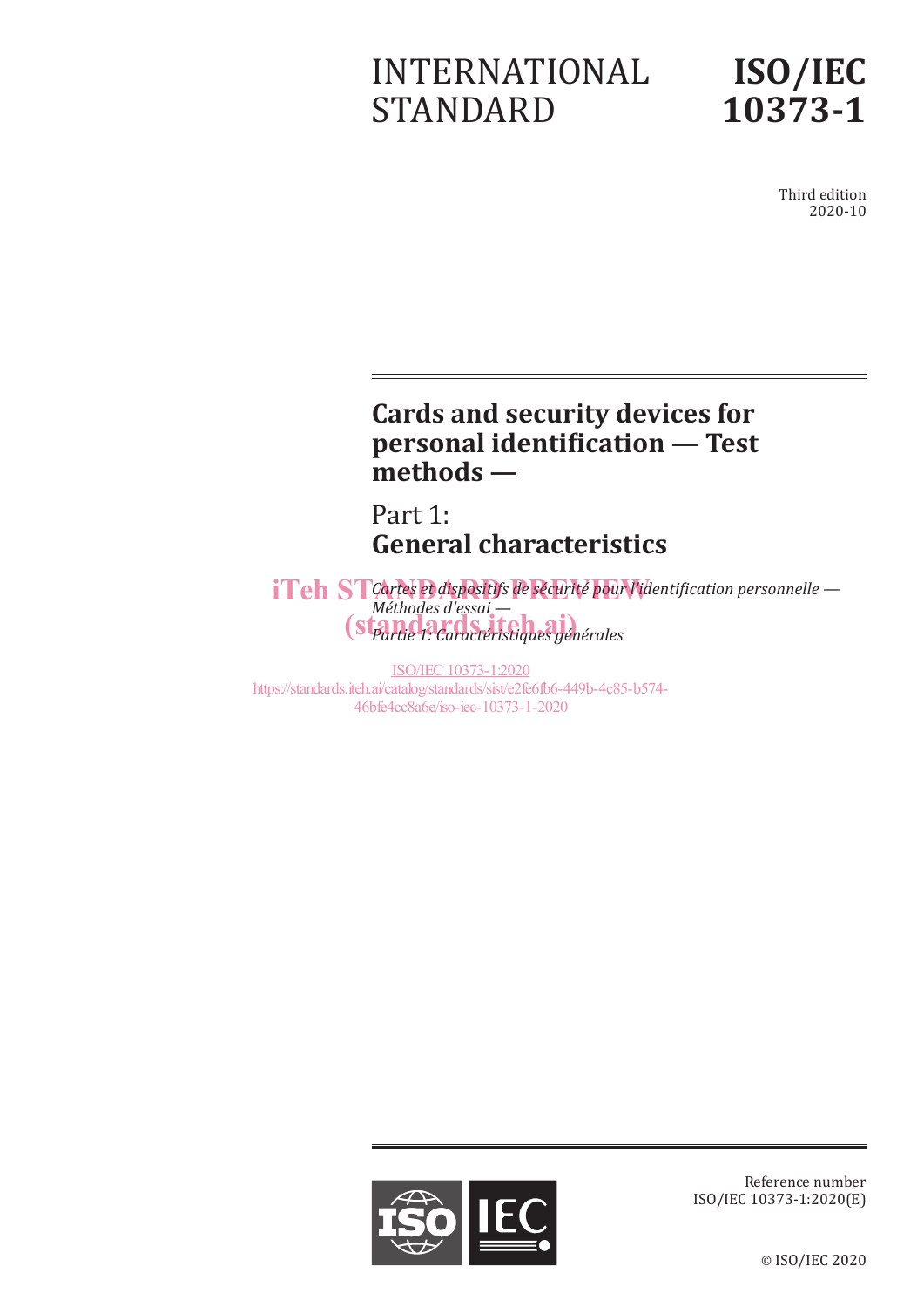## iTeh STANDARD PREVIEW (standards.iteh.ai)

ISO/IEC 10373-1:2020 https://standards.iteh.ai/catalog/standards/sist/e2fe6fb6-449b-4c85-b574- 46bfe4cc8a6e/iso-iec-10373-1-2020



### **COPYRIGHT PROTECTED DOCUMENT**

#### © ISO/IEC 2020

All rights reserved. Unless otherwise specified, or required in the context of its implementation, no part of this publication may be reproduced or utilized otherwise in any form or by any means, electronic or mechanical, including photocopying, or posting on the internet or an intranet, without prior written permission. Permission can be requested from either ISO at the address below or ISO's member body in the country of the requester.

ISO copyright office CP 401 • Ch. de Blandonnet 8 CH-1214 Vernier, Geneva Phone: +41 22 749 01 11 Email: copyright@iso.org Website: www.iso.org

Published in Switzerland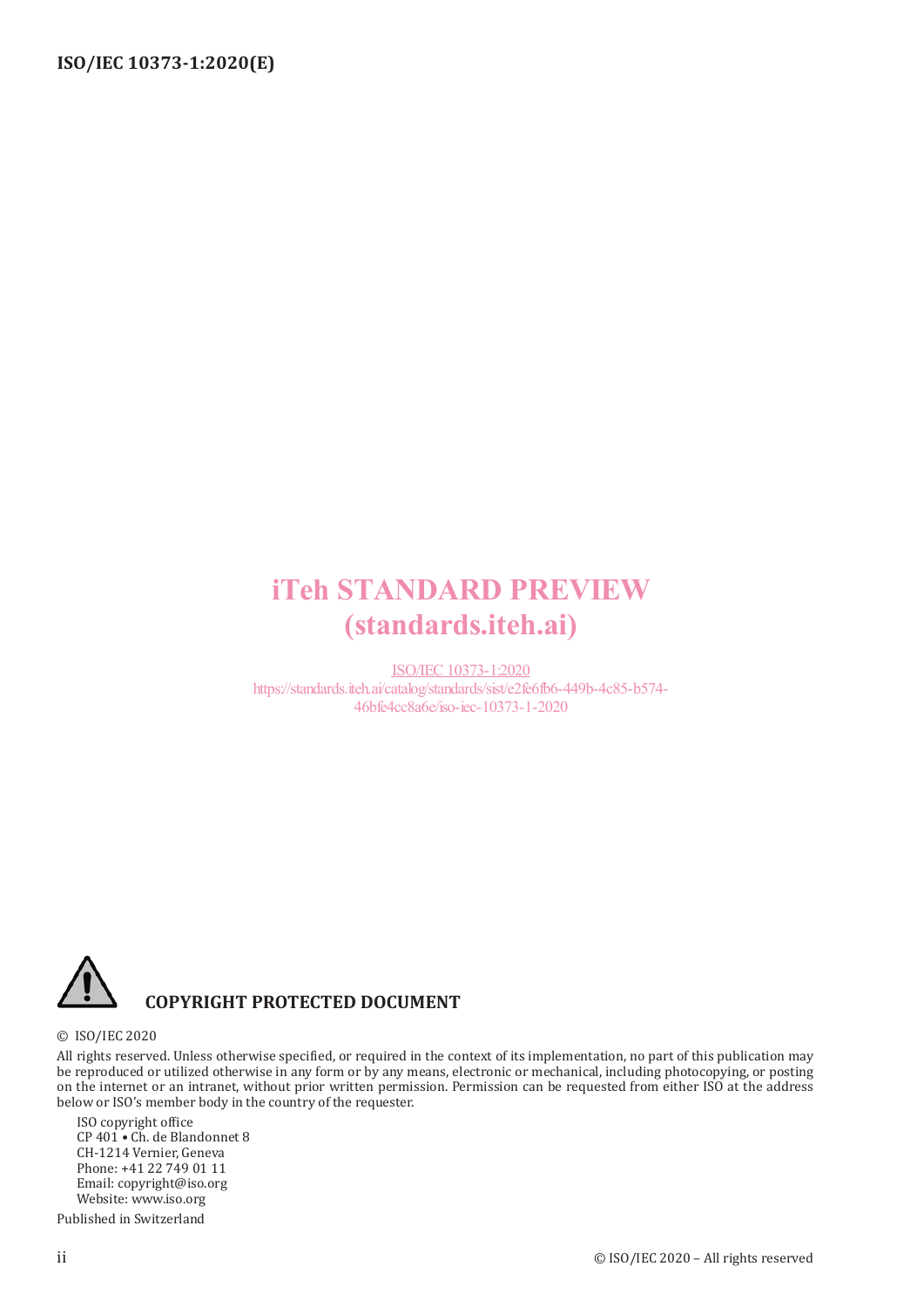Page

| <b>Contents</b> |
|-----------------|
|-----------------|

| 1 |            |                                         |  |  |  |  |  |
|---|------------|-----------------------------------------|--|--|--|--|--|
|   |            |                                         |  |  |  |  |  |
| 2 |            |                                         |  |  |  |  |  |
| 3 |            |                                         |  |  |  |  |  |
|   | 3.1<br>3.2 |                                         |  |  |  |  |  |
|   |            |                                         |  |  |  |  |  |
| 4 |            |                                         |  |  |  |  |  |
|   | 4.1<br>4.2 |                                         |  |  |  |  |  |
|   | 4.3        |                                         |  |  |  |  |  |
|   | 4.4        |                                         |  |  |  |  |  |
|   | 4.5        |                                         |  |  |  |  |  |
| 5 |            |                                         |  |  |  |  |  |
|   | 5.1        |                                         |  |  |  |  |  |
|   |            | 5.1.1                                   |  |  |  |  |  |
|   |            | 5.1.2                                   |  |  |  |  |  |
|   |            | 5.1.3                                   |  |  |  |  |  |
|   | 5.2        | 5.1.4 Fest report ANDARD PREVIEW 55     |  |  |  |  |  |
|   |            | 5.2.1                                   |  |  |  |  |  |
|   |            | General (stampedamels itch.ai)<br>5.2.2 |  |  |  |  |  |
|   |            |                                         |  |  |  |  |  |
|   | 5.3        |                                         |  |  |  |  |  |
|   |            |                                         |  |  |  |  |  |
|   |            |                                         |  |  |  |  |  |
|   |            | 5.3.3                                   |  |  |  |  |  |
|   | 5.4        | 5.3.4                                   |  |  |  |  |  |
|   |            | 5.4.1                                   |  |  |  |  |  |
|   |            | 5.4.2                                   |  |  |  |  |  |
|   |            | 5.4.3                                   |  |  |  |  |  |
|   |            | 5.4.4                                   |  |  |  |  |  |
|   | 5.5        |                                         |  |  |  |  |  |
|   |            | 5.5.1                                   |  |  |  |  |  |
|   |            | 5.5.2<br>5.5.3                          |  |  |  |  |  |
|   |            | 5.5.4                                   |  |  |  |  |  |
|   | 5.6        |                                         |  |  |  |  |  |
|   |            | 5.6.1                                   |  |  |  |  |  |
|   |            | 5.6.2                                   |  |  |  |  |  |
|   |            | 5.6.3                                   |  |  |  |  |  |
|   | 5.7        |                                         |  |  |  |  |  |
|   |            | 5.7.1<br>5.7.2                          |  |  |  |  |  |
|   |            | 5.7.3                                   |  |  |  |  |  |
|   | 5.8        |                                         |  |  |  |  |  |
|   |            | 5.8.1                                   |  |  |  |  |  |
|   |            | 5.8.2                                   |  |  |  |  |  |
|   |            | 5.8.3                                   |  |  |  |  |  |
|   | 5.9        |                                         |  |  |  |  |  |
|   |            | 5.9.1                                   |  |  |  |  |  |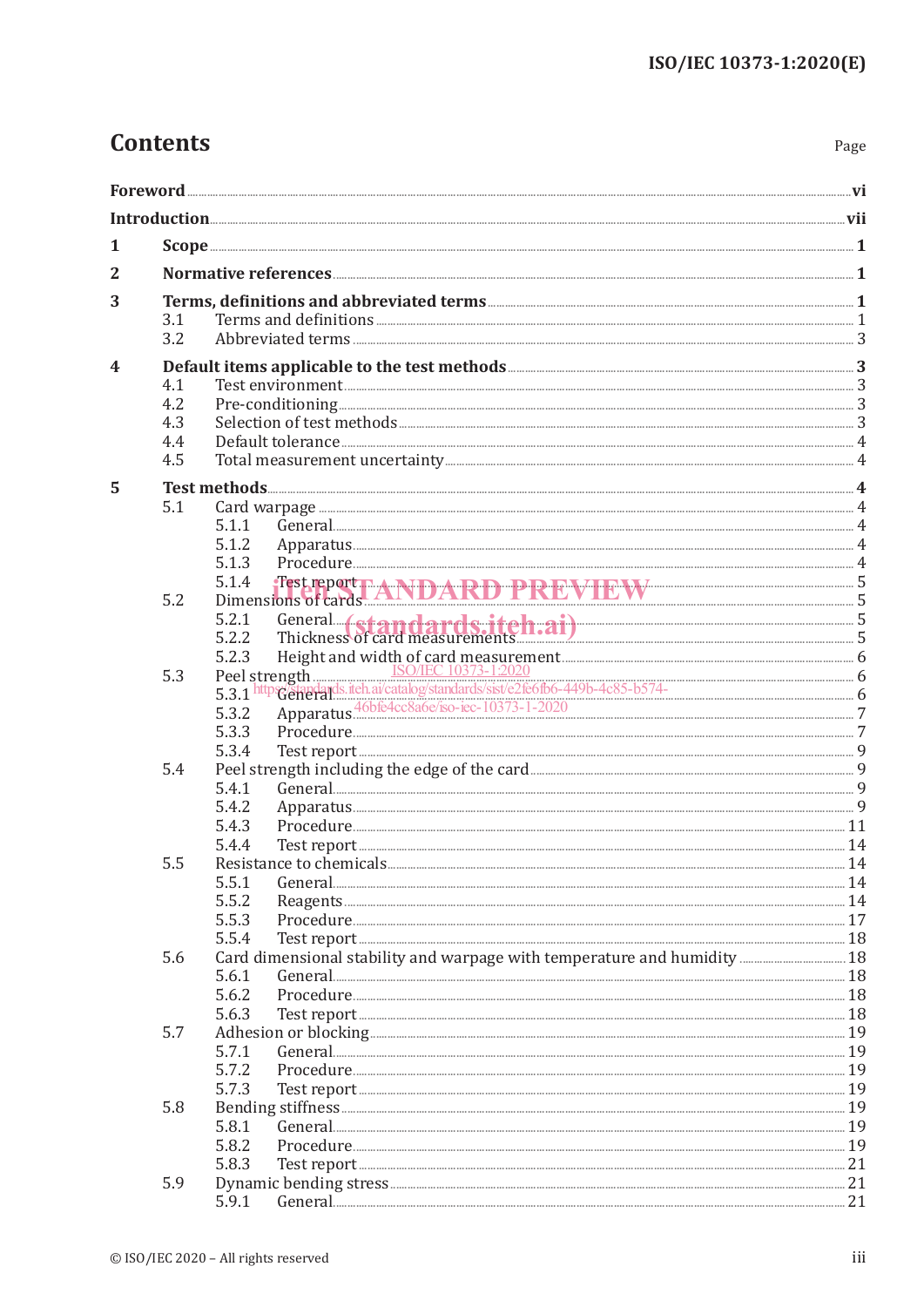|      | 5.9.2                                                                                                                                                                                                  |     |  |  |  |
|------|--------------------------------------------------------------------------------------------------------------------------------------------------------------------------------------------------------|-----|--|--|--|
|      | 5.9.3                                                                                                                                                                                                  |     |  |  |  |
|      | 5.9.4                                                                                                                                                                                                  |     |  |  |  |
|      | 5.9.5                                                                                                                                                                                                  |     |  |  |  |
| 5.10 |                                                                                                                                                                                                        |     |  |  |  |
|      | 5.10.1                                                                                                                                                                                                 |     |  |  |  |
|      | 5.10.2<br>Apparatus 25                                                                                                                                                                                 |     |  |  |  |
|      | 5.10.3                                                                                                                                                                                                 |     |  |  |  |
|      | 5.10.4                                                                                                                                                                                                 |     |  |  |  |
| 5.11 |                                                                                                                                                                                                        |     |  |  |  |
|      |                                                                                                                                                                                                        |     |  |  |  |
|      | 5.11.2                                                                                                                                                                                                 |     |  |  |  |
|      | 5.11.3                                                                                                                                                                                                 |     |  |  |  |
| 5.12 |                                                                                                                                                                                                        |     |  |  |  |
|      | 5.12.1                                                                                                                                                                                                 |     |  |  |  |
|      |                                                                                                                                                                                                        |     |  |  |  |
|      | 5.12.3                                                                                                                                                                                                 |     |  |  |  |
| 5.13 |                                                                                                                                                                                                        |     |  |  |  |
|      | 5.13.1                                                                                                                                                                                                 |     |  |  |  |
|      | 5.13.2                                                                                                                                                                                                 |     |  |  |  |
|      | 5.13.3                                                                                                                                                                                                 |     |  |  |  |
|      | 5.13.4                                                                                                                                                                                                 |     |  |  |  |
| 5.14 |                                                                                                                                                                                                        |     |  |  |  |
|      | 5.14.1                                                                                                                                                                                                 |     |  |  |  |
|      | Ceneral 29<br>Apparatuse h STANDARD PREVIEW 30                                                                                                                                                         |     |  |  |  |
|      | 5.14.2                                                                                                                                                                                                 |     |  |  |  |
|      | 5.14.3<br>Procedure 30<br>Test report (standards.iteh.ai) 31                                                                                                                                           |     |  |  |  |
|      | 5.14.4                                                                                                                                                                                                 |     |  |  |  |
| 5.15 |                                                                                                                                                                                                        |     |  |  |  |
|      | <b>Test methods for ICCs</b> SECONDEC 10373-12020<br>ethods for ICCs <u>ISO/IEC 10373-12020</u><br>Conventions <del>for électineal inherisariements</del> on recess with contacts <sup>5-b574</sup> 31 |     |  |  |  |
| 6.1  |                                                                                                                                                                                                        |     |  |  |  |
| 6.2  |                                                                                                                                                                                                        |     |  |  |  |
|      | 6.2.1                                                                                                                                                                                                  |     |  |  |  |
|      | 6.2.2                                                                                                                                                                                                  |     |  |  |  |
|      | 6.2.3                                                                                                                                                                                                  |     |  |  |  |
|      | 6.2.4                                                                                                                                                                                                  |     |  |  |  |
| 6.3  |                                                                                                                                                                                                        |     |  |  |  |
|      | 6.3.1                                                                                                                                                                                                  |     |  |  |  |
|      | 6.3.2                                                                                                                                                                                                  | 33  |  |  |  |
|      | 6.3.3                                                                                                                                                                                                  |     |  |  |  |
|      | 6.3.4                                                                                                                                                                                                  |     |  |  |  |
| 6.4  |                                                                                                                                                                                                        |     |  |  |  |
|      | 6.4.1                                                                                                                                                                                                  |     |  |  |  |
|      |                                                                                                                                                                                                        |     |  |  |  |
|      | 6.4.2                                                                                                                                                                                                  | .34 |  |  |  |
|      | 6.4.3                                                                                                                                                                                                  |     |  |  |  |
|      | 6.4.4                                                                                                                                                                                                  |     |  |  |  |
| 6.5  |                                                                                                                                                                                                        |     |  |  |  |
|      | 6.5.1                                                                                                                                                                                                  |     |  |  |  |
|      | 6.5.2                                                                                                                                                                                                  |     |  |  |  |
| 6.6  |                                                                                                                                                                                                        |     |  |  |  |
|      | 6.6.1                                                                                                                                                                                                  |     |  |  |  |
|      | 6.6.2                                                                                                                                                                                                  |     |  |  |  |
|      | 6.6.3                                                                                                                                                                                                  |     |  |  |  |
|      | 6.6.4                                                                                                                                                                                                  |     |  |  |  |
| 6.7  |                                                                                                                                                                                                        |     |  |  |  |
|      | 6.7.1                                                                                                                                                                                                  |     |  |  |  |
|      |                                                                                                                                                                                                        |     |  |  |  |
|      | 6.7.2                                                                                                                                                                                                  |     |  |  |  |
|      | 6.7.3                                                                                                                                                                                                  |     |  |  |  |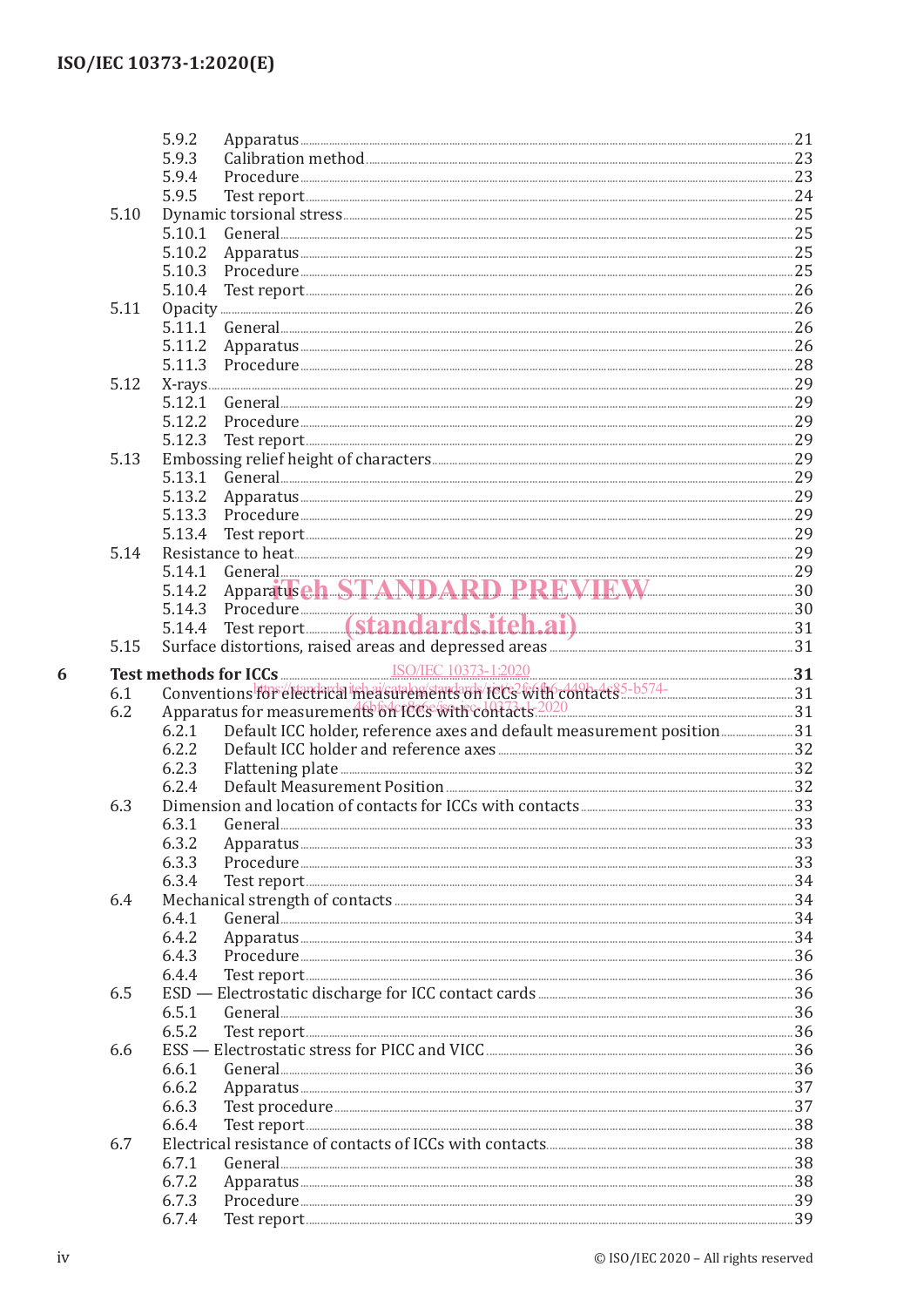| 6.8  |       |       |
|------|-------|-------|
| 6.9  |       |       |
|      | 6.9.1 | 40    |
|      |       | 40    |
|      |       | -40   |
|      |       |       |
| 6.10 |       |       |
|      |       |       |
|      |       | $-41$ |
|      |       | -45   |
|      |       |       |
|      |       |       |
|      |       |       |
|      |       |       |

## **iTeh STANDARD PREVIEW** (standards.iteh.ai)

ISO/IEC 10373-1:2020 https://standards.iteh.ai/catalog/standards/sist/e2fe6fb6-449b-4c85-b574-46bfe4cc8a6e/iso-iec-10373-1-2020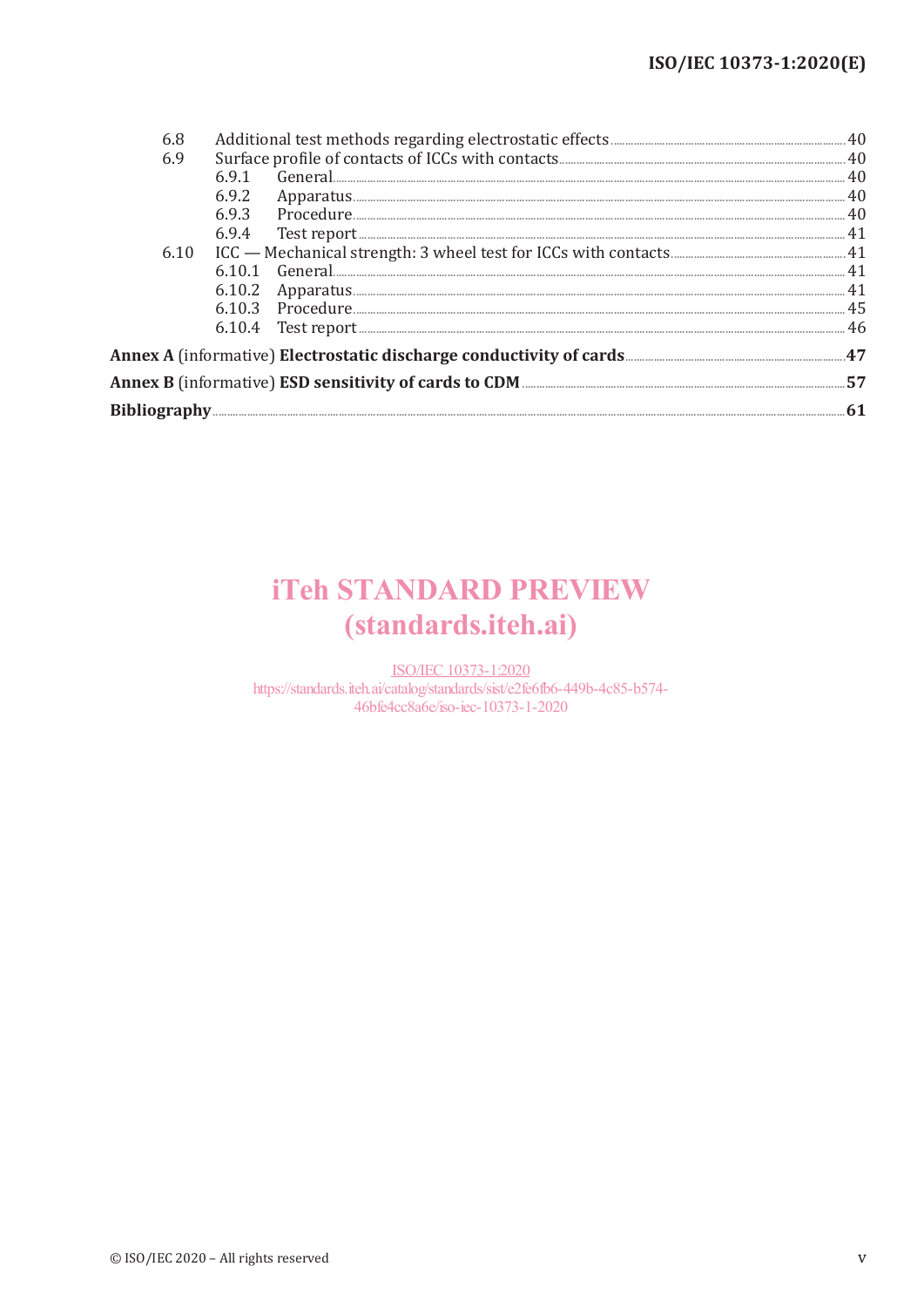### **Foreword**

ISO (the International Organization for Standardization) and IEC (the International Electrotechnical Commission) form the specialized system for worldwide standardization. National bodies that are members of ISO or IEC participate in the development of International Standards through technical committees established by the respective organization to deal with particular fields of technical activity. ISO and IEC technical committees collaborate in fields of mutual interest. Other international organizations, governmental and non-governmental, in liaison with ISO and IEC, also take part in the work.

The procedures used to develop this document and those intended for its further maintenance are described in the ISO/IEC Directives, Part 1. In particular, the different approval criteria needed for the different types of document should be noted. This document was drafted in accordance with the editorial rules of the ISO/IEC Directives, Part 2 (see www.iso.org/directives).

Attention is drawn to the possibility that some of the elements of this document may be the subject of patent rights. ISO and IEC shall not be held responsible for identifying any or all such patent rights. Details of any patent rights identified during the development of the document will be in the Introduction and/or on the ISO list of patent declarations received (see www.iso.org/patents) or the IEC list of patent declarations received (see http://patents.iec.ch).

Any trade name used in this document is information given for the convenience of users and does not constitute an endorsement.

For an explanation of the voluntary nature of standards, the meaning of ISO specific terms and<br>expressions related to conformity assessment, as well as information about ISO's adherence to the expressions related to conformity assessment, as well as information about ISO's adherence to the enpressions related to conformity assessment, as went as information assat loss a difference to the<br>World Trade Organization (WTO) principles anthe Technical Barriers to Trade (TBT), see www.iso.org/ iso/foreword.html.

This document was prepared by Joint Technical Committee 1560/IEC JTC 1, *Information technology*, and accuracity was property devices for personal identification. 46bfe4cc8a6e/iso-iec-10373-1-2020

This third edition cancels and replaces the second edition (ISO/IEC 10373-1:2006), which has been technically revised. It also incorporates the Amendment ISO/IEC 10373-1:2006/Amd.1:2012. The main changes compared to the previous edition are as follows:

- three electrostatic discharge tests and the mechanical strength of contacts have been added;
- the ultraviolet light and static magnetic fields tests have been removed;
- the peel strength including the edge of the card test has been added; this test differs from the peel strength test by allowing layer bond strength measurement at the card edge and the middle area of the card;
- chemical lists have been revised into tables, which now include the base chemicals for Fuel B and artificial perspiration solutions (a normative reference was provided in the second edition);
- technical changes have been made to the dynamic bending stress calibration method and opacity measurement reporting;
- figures, tables and NOTEs have been revised to facilitate understanding of the tests;
- address for availability of optical reference (ORM7810) media has been changed;
- test methods have been refined and relaxed where technically appropriate.

A list of all parts in the ISO/IEC 10373 series can be found on the ISO website.

Any feedback or questions on this document should be directed to the user's national standards body. A complete listing of these bodies can be found at www.iso.org/members.html.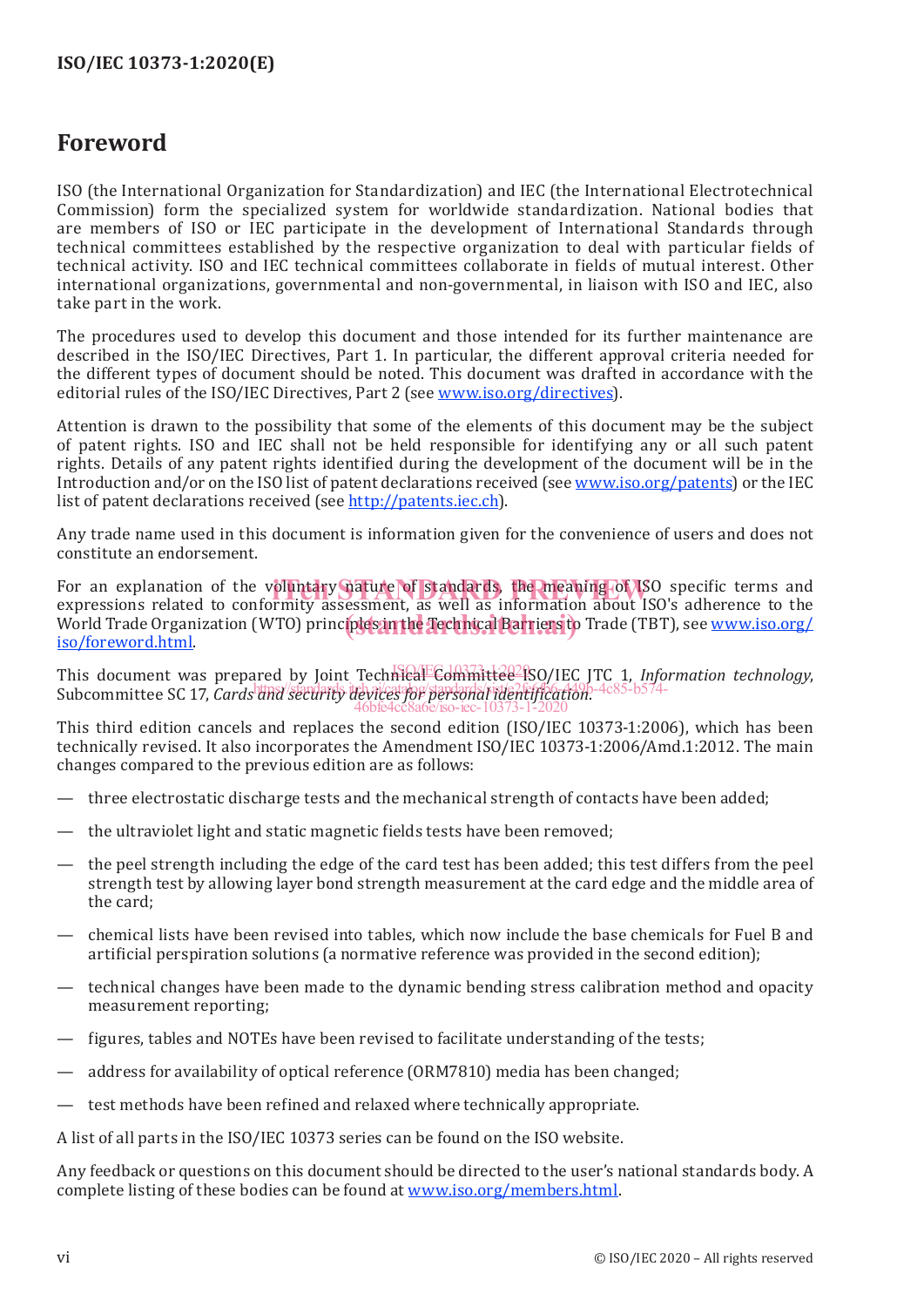### **Introduction**

The changes to the last version are a result of industry feedback, harmonisation of standards, and inter-laboratory studies (round robin studies) performed by experts from SC 17's Working Group 1. Additional information has been provided as NOTEs within the test methods

This document defines the ISO/IEC test methods for physical requirements of cards and security devices for personal identification and is utilised by other requirements and test methods. For example, the following ISO/IEC standards refer to this document for one or more test methods.

- ISO/IEC 7501 (all parts)
- ISO/IEC 7811 (all parts)
- ISO/IEC 7812 (all parts)
- ISO/IEC 7813
- ISO/IEC 7816 (all parts)
- ISO/IEC 10373 (all parts)
- ISO/IEC 10536 (all parts)
- ISO/IEC 11693 (all parts)
- ISO/IEC 11694 (all parts) STANDARD PREVIEW
- $-$  ISO/IEC 11695 (all parts)
- ISO/IEC 14443 (all parts)
- $-$  ISO/IEC 15693 (all parts) standards.iteh.ai/catalog/standards/sist/e2fe6fb6-449b-4c85-b574-<br>46bfe4cc8a6e/iso-iso-iso-10373-1-2020 46bfe4cc8a6e/iso-iec-10373-1-2020
- ISO/IEC 18013 (all parts)
- ISO/IEC 18328 (all parts)
- ISO/IEC 18745 (all parts)
- ISO/IEC 24789 (all parts)

### ISO/IEC 10373-1:2020

(standards.iteh.ai)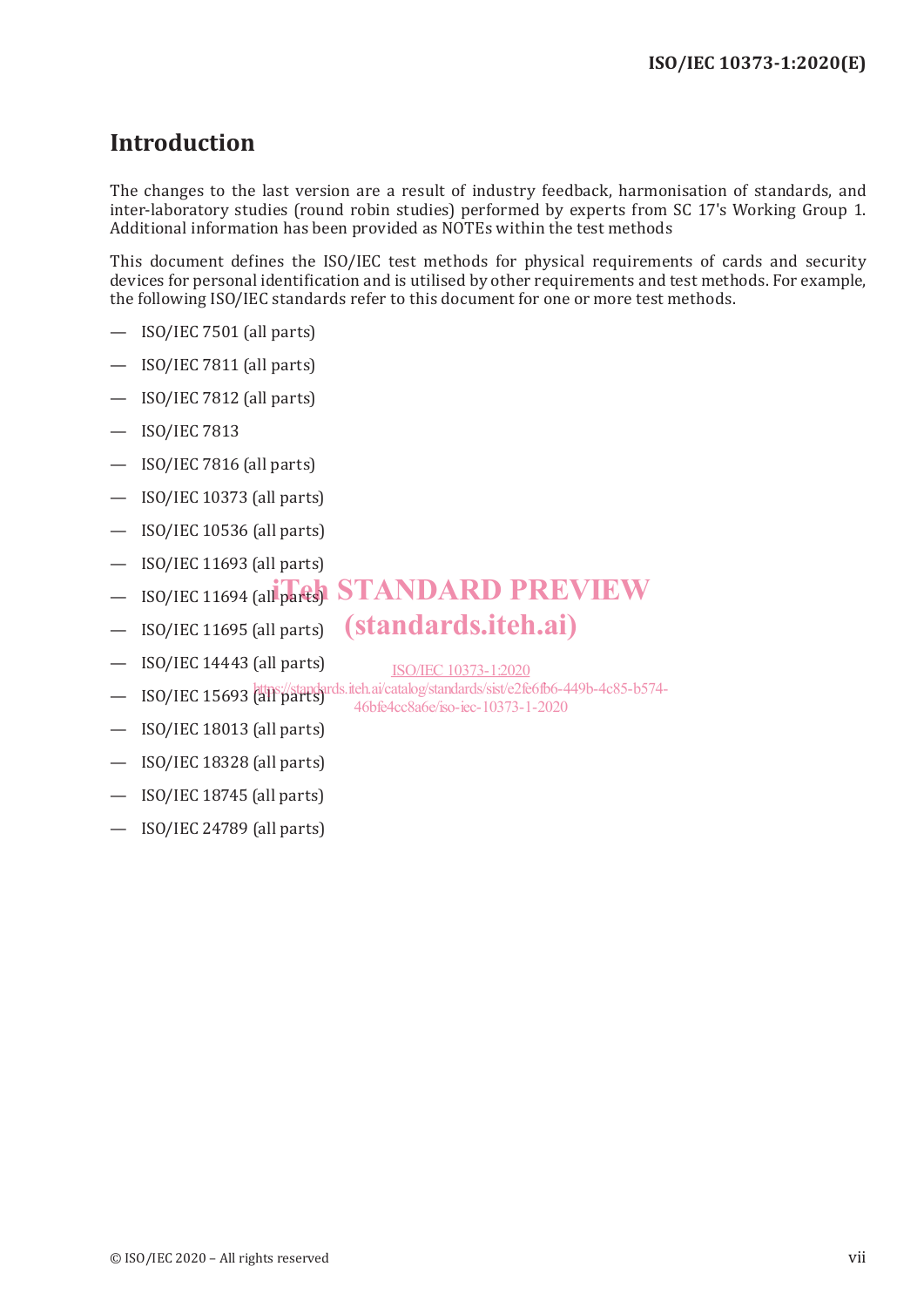## iTeh STANDARD PREVIEW (standards.iteh.ai)

ISO/IEC 10373-1:2020 https://standards.iteh.ai/catalog/standards/sist/e2fe6fb6-449b-4c85-b574- 46bfe4cc8a6e/iso-iec-10373-1-2020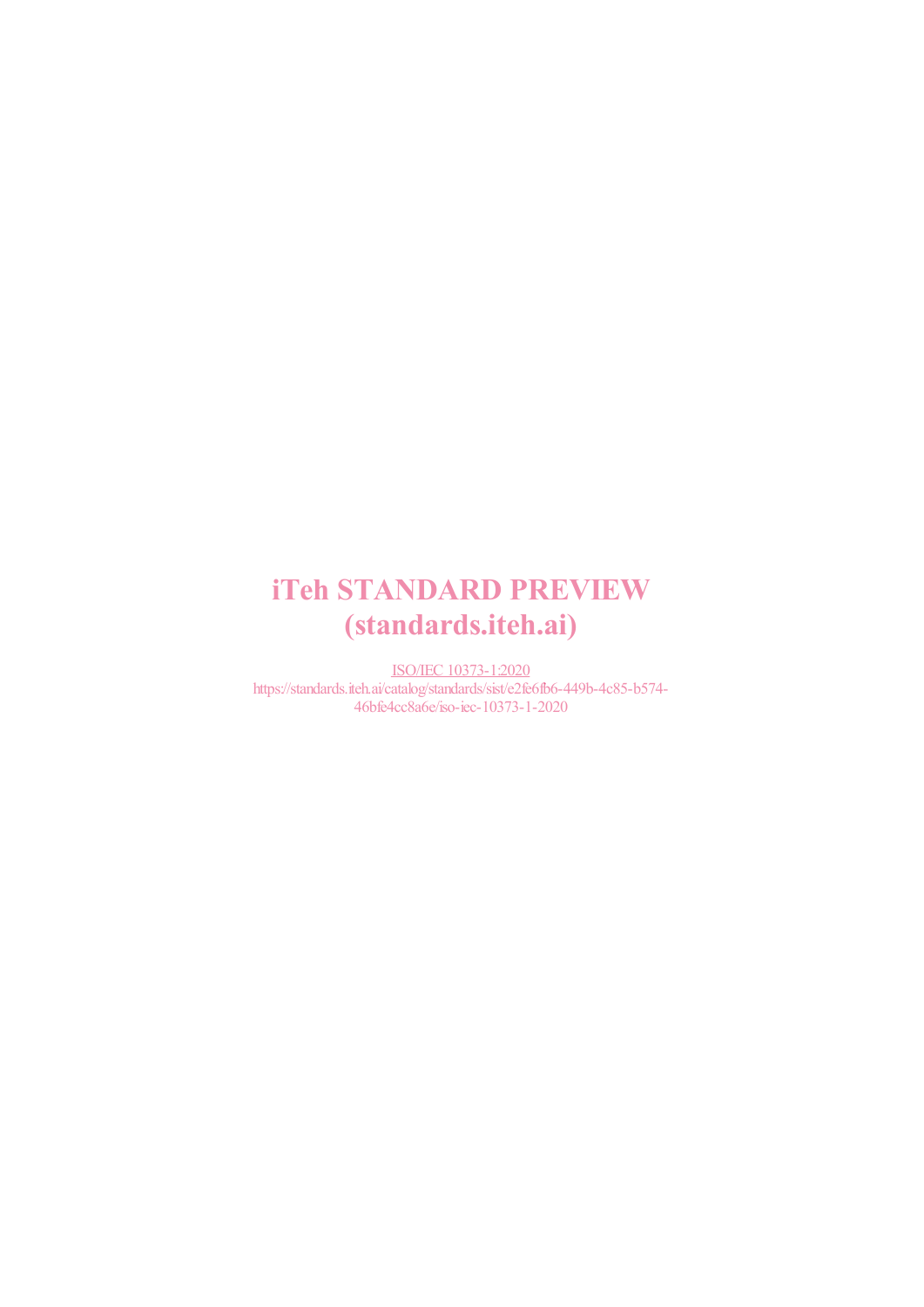### **Cards and security devices for personal identification — Test methods —**

### Part 1: **General characteristics**

### **1 Scope**

This document describes the test methods for characteristics of identification cards according to ISO/IEC 7810 and other standards, such as those listed in the Introduction.

NOTE 1 Criteria for acceptability do not form part of this document but are found in other International Standards including those mentioned in the introduction.

NOTE 2 Test methods described in this document are intended to be performed separately. A given card is not required to pass through all the tests sequentially.

### **2 Normative references**

The following documents, in whole or in part, are normatively referenced in this document and The following documents, in whole or in part, are normatively referenced in this document and are indispensable for its application. For dated references, only the edition cited applies. For undated references the latest edition of the referenced degunant (including our among monte) applies. references, the latest edition of the referenced document (including any amendments) applies.

 $\text{ISO}/\text{IEC}$  7810, *Identification cards* — *Physical characteristics* https://standards.iteh.ai/catalog/standards/sist/e2fe6fb6-449b-4c85-b574-

ISO/IEC 7816-2, Identification cards<sup>4cc8</sup>4mtegrated<sup>3</sup>dircuit<sup>02</sup>ards — Part 2: Cards with contacts — *Dimensions and location of the contacts*

ISO/IEC 10373-2, *Identification cards — Test methods — Part 2: Cards with magnetic stripes*

ISO 3696, *Water for analytical laboratory use — Specification and test methods*

ISO 9227, *Corrosion tests in artificial atmospheres — Salt spray tests*

IEC 61000-4-2, *Electromagnetic compatibility (EMC) — Part 4-2: Testing and measurement techniques — Electrostatic discharge immunity test*

IEC 60749-26, *Semiconductor devices — Mechanical and climatic test methods — Part 26: Electrostatic discharge (ESD) sensitivity testing — Human body model (HBM)*

ANSI/ESDA/JEDEC JS-002, *ESDA/JEDEC Joint Standard For Electrostatic Discharge Sensitivity Testing - Charged Device Model (CDM) - Device Level*

### **3 Terms, definitions and abbreviated terms**

### **3.1 Terms and definitions**

For the purposes of this document, the following terms and definitions apply.

ISO and IEC maintain terminological databases for use in standardization at the following addresses:

- ISO Online browsing platform: available at https://www.iso.org/obp
- IEC Electropedia: available at http://www.electropedia.org/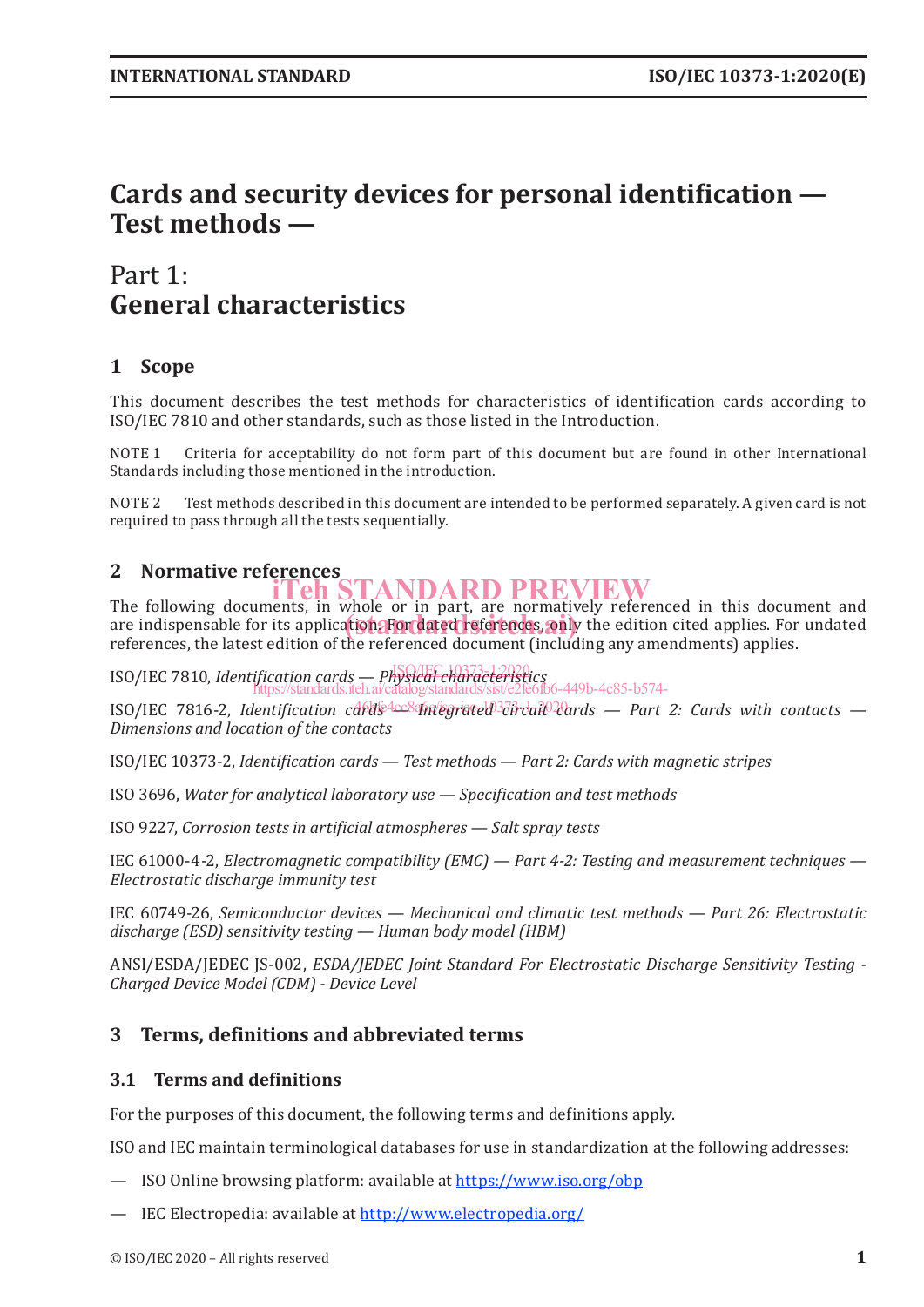### **3.1.1**

### **test method**

method for testing characteristics of identification cards for the purpose of confirming their compliance with International Standards

### **3.1.2**

### **testably functional**

having survived the action of some potentially destructive influence to the extent that any:

- a) magnetic stripe present on the card shows a relationship between signal amplitudes before and after exposure that is in accordance with the base standard;
- b) integrated circuit connected to contacts continues to provide an Answer to Reset response which conforms to the *base standard* (3.1.13);
- c) integrated circuit connected to an antenna continues to provide a response to an ATQA (Type A) or ATQB (Type B);
- d) other integrated circuit continues to operate as intended;
- e) optical memory present in the card continues to show optical characteristics which conform to the base standard

Note 1 to entry: ISO/IEC 7816-2 defines the contacts.

Note 2 to entry: ISO/IEC 14443 (all parts) defines the antenna, ATQA and ATQB. Note 3 to entry: ISO/IEC 14445 (all parts) defines the antenna, AT VARD PREVIEW

Note 5 to entry: ISO/IEC 11693 (all parts) defines the magnetic strip.<br>Note 4 to entry: ISO/IEC 11693 (all parts) defines the optical memory.

### **3.1.3**

**warpage** deviation from flatness ISO/IEC 10373-1:2020 https://standards.iteh.ai/catalog/standards/sist/e2fe6fb6-449b-4c85-b574- 46bfe4cc8a6e/iso-iec-10373-1-2020

### **3.1.4**

**embossing relief height**

local increase in the height of the card surface produced by the embossing process

### **3.1.5**

### **peel strength**

ability of a card to resist separation of adjacent layers of material in its structure

### **3.1.6**

### **resistance to chemicals**

ability of a card to resist degradation of its performance and appearance as a result of exposure to commonly encountered chemicals

### **3.1.7**

### **dimensional stability**

ability of a card to resist dimensional variation when exposed to defined temperatures and humidity

### **3.1.8**

### **adhesion or blocking**

tendency of cards to stick together when stacked

### **3.1.9**

**bending stiffness**

ability of a card to resist bending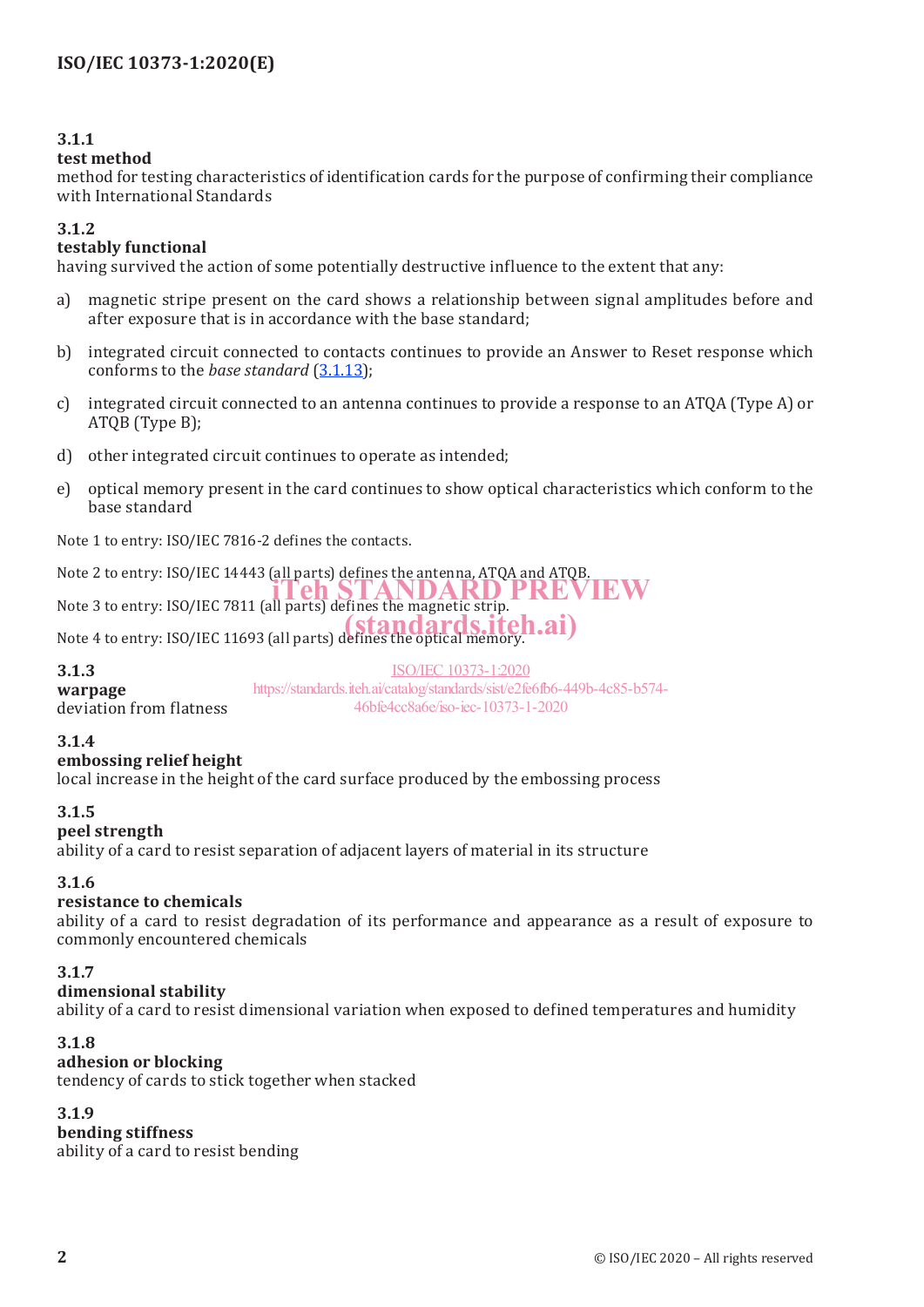### **3.1.10**

### **dynamic bending stress**

cyclically applied bending stress of defined magnitude and orientation relative to the card

### **3.1.11**

### **dynamic torsional stress**

cyclically applied torsional stress of defined magnitude and orientation relative to the card

#### **3.1.12 dual interface chip card DICC**

card or object combining the functionality of a ICC and a PICC

### **3.1.13**

### **base standard**

standard to which the *test method* (3.1.1) is used to verify conformance

### **3.1.14 electrostatic discharge ESD**

sudden flow of electricity between two electrically charged objects caused by contact, an electrical short, or dielectric breakdown

### **3.1.15**

#### **electrostatic stress ESS** stress applied to a PICC or VICC by an electrostatic field STANDARD PREVIEW (standards.iteh.ai)

#### **3.1.16 electrostatic discharge conductivity ESDC** ability of a card to comduct or transportation and crisis of Charge (3.1.14)<sup>-b574-</sup>  $O/IEC$  103 46bfe4cc8a6e/iso-iec-10373-1-2020

### **3.2 Abbreviated terms**

ICC integrated circuit card as defined in ISO/IEC 7810 (all parts)

PICC proximity integrated circuit(s) card or object as defined in ISO/IEC 14443 (all parts)

VICC vicinity integrated circuit(s) card or object as defined in ISO/IEC 15693 (all parts)

### **4 Default items applicable to the test methods**

### **4.1 Test environment**

Unless otherwise specified, testing shall take place in an environment having a temperature of 23 °C  $\pm$  3 °C (73 °F  $\pm$  5 °F) and a relative humidity of 40 % to 60 %.

### **4.2 Pre-conditioning**

Where pre-conditioning is required by the test method, the identification card to be tested shall be conditioned to the test environment for a period of 24 h before testing.

### **4.3 Selection of test methods**

Tests shall be applied as required to test the attributes of the card defined by the relevant base standard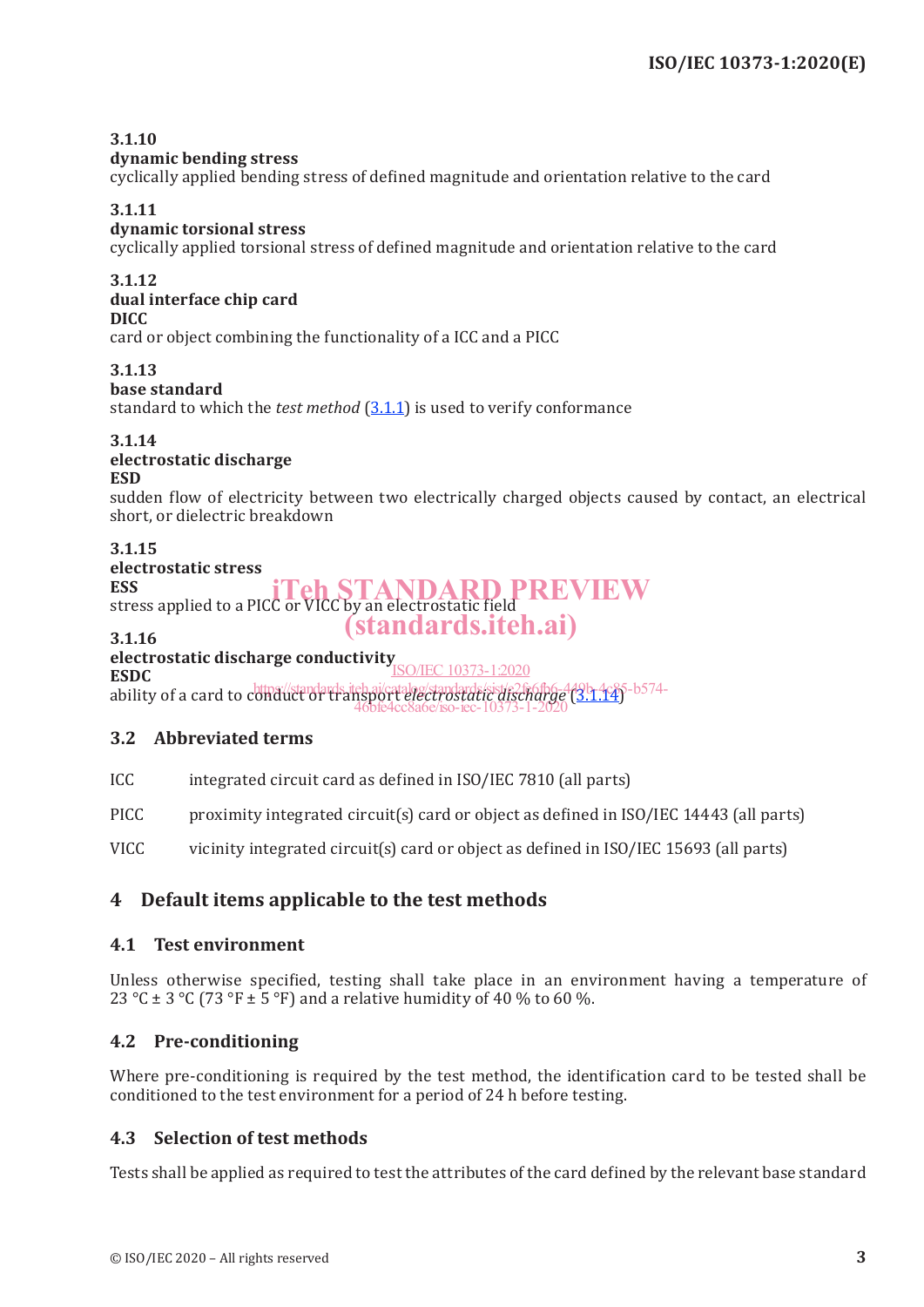### **4.4 Default tolerance**

Unless otherwise specified, a default tolerance of  $\pm 5$  % shall be applied to the quantity values given to specify the characteristics of the test equipment (e.g. linear dimensions) and the test method procedures (e.g. test equipment adjustments).

### **4.5 Total measurement uncertainty**

The total measurement uncertainty should be reported with the results and be considered when judging conformity. The total measurement uncertainty should be less than 20 % of the permitted tolerance range. ISO/IEC Guide 98 (all parts) provides guidance for determining and expressing the total measurement uncertainty.

### **5 Test methods**

### **5.1 Card warpage**

### **5.1.1 General**

The purpose of this test is to measure the degree of warpage of a card test sample.

### **5.1.2 Apparatus**

**5.1.3 Procedure**

The test apparatus shall consist of h  $\bf STANDARD \ PREVIEW$ 

— a flat level rigid plate;

### — a suitable measurement device or a gauge <u>with an accuracy of ±0,03 mm</u> (0.0012 in).

https://standards.iteh.ai/catalog/standards/sist/e2fe6fb6-449b-4c85-b574- 46bfe4cc8a6e/iso-iec-10373-1-2020

(standards.iteh.ai)

### Pre-condition the sample card according to 4.2 before testing and conduct the test under the test environment defined in 4.1.

Place the sample card on the level rigid plate of the measuring apparatus. At least three corners of the card shall rest on the plate (warpage of the card in convex form to the plate). Use a suitable measurement device or gauge to determine that no point on the card's surface is at a distance of more than the permitted maximum warpage from the level rigid plate, as shown in Figure 1. The measurement device or gauge shall not change the warpage of the card.

NOTE The point of maximum displacement is not necessarily at the centre of the card.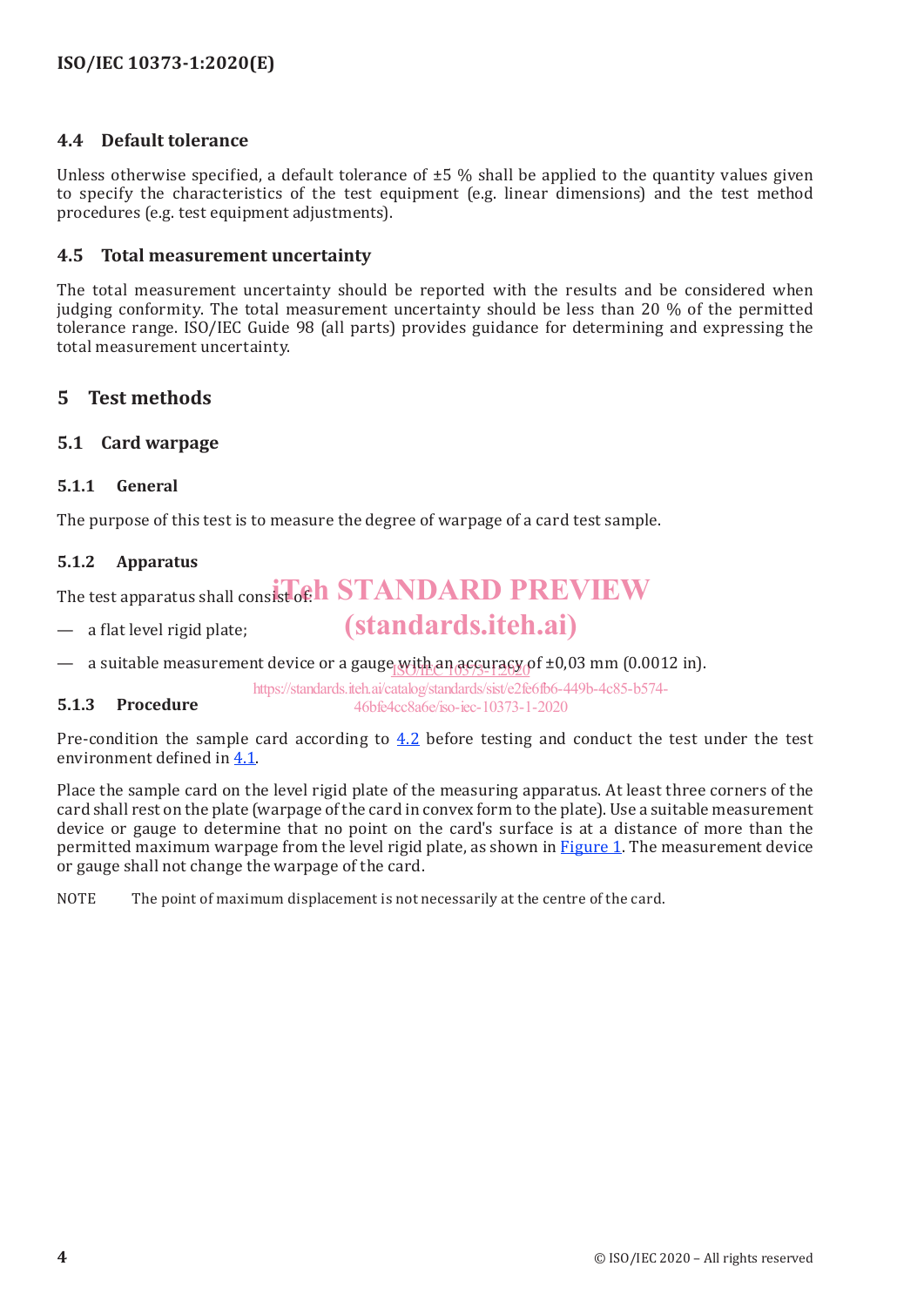

### **Key**

1 measurement device or gauge 3 level rigid plate

2 card

NOTE This figure is not to scale.

### **Figure 1 — Warpage measurement apparatus**

### **5.1.4 Test report**

The test report shall state if the warpage of the card complies with the requirement and optionally the measured warpage. (standards.iteh.ai)

### **5.2 Dimensions of cards**

ISO/IEC 10373-1:2020 https://standards.iteh.ai/catalog/standards/sist/e2fe6fb6-449b-4c85-b574- 46bfe4cc8a6e/iso-iec-10373-1-2020

### **5.2.1 General**

The purpose of this test is to measure the height, width and thickness of a card test sample.

### **5.2.2 Thickness of card measurements**

### **5.2.2.1 Apparatus**

The test apparatus shall consist of a micrometer with a flat anvil and spindle whose diameter is within the range of 3 mm to 8 mm (0.12 in to 0.32 in), having a precision of 0,005 mm (0.00020 in) and a pressure range of 0,1 N/mm<sup>2</sup> to 0,4 N/mm<sup>2</sup> (14.5 lbf/in<sup>2</sup> to 58.0 lbf/in<sup>2</sup>).

### **5.2.2.2 Procedure**

Pre-condition the sample card according to  $4.2$  before testing and conduct the test under the test environment defined in 4.1.

Use the micrometer to measure the thickness of the card at four points, one in each of the four quadrants of the card (see Figure 2 for the location of the quadrants). The measurements shall be made at locations on the card that do not include signature panels, magnetic stripes or contacts (integrated circuit/s cards), or any other raised area.

### **5.2.2.3 Test report**

The test report shall give the maximum and the minimum values of the four measurements.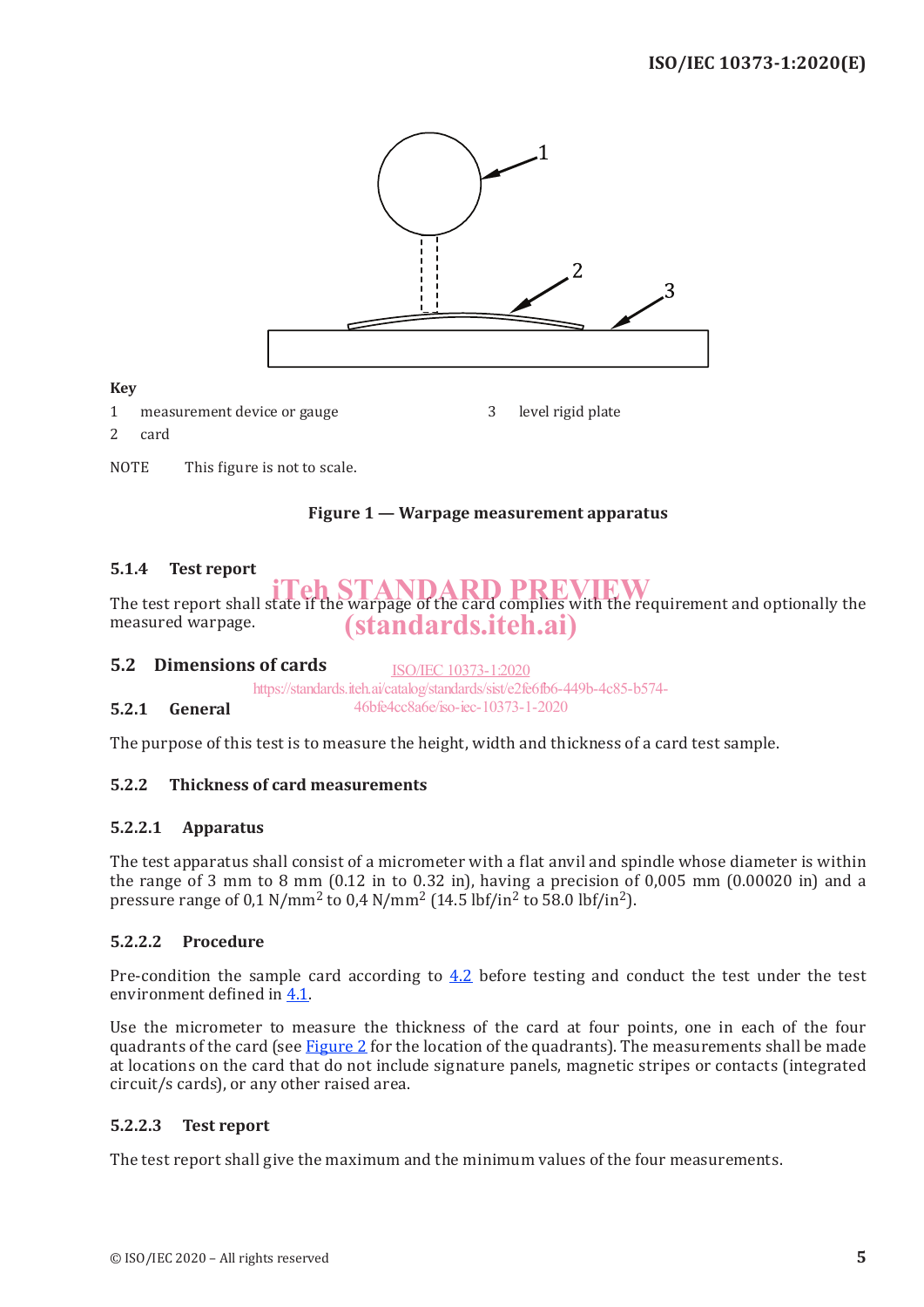

### **Key**

1, 2, 3, 4 quadrant

**5.2.3.1 Apparatus**



### **5.2.3 Height and width of card measurement**

## iTeh STANDARD PREVIEW (standards.iteh.ai)

The following items are required:

- a level horizontal rigid surface having a deviation from flatness not greater than 3,2 μm (0.000128 in) over the width of the card;//standards.iteh.ai/catalog/standards/sist/e2fe6fb6-449b-4c85-b574-46bfe4cc8a6e/iso-iec-10373-1-2020
- a measuring device with a precision of 2,5  $\mu$ m (0.0001 in);
- a load of 2,2 N  $\pm$  0,2 N (0.495 lbf  $\pm$  0.045 lbf).

### **5.2.3.2 Procedure**

Pre-condition the sample card according to  $4.2$  before testing and conduct the test under the test environment defined in 4.1.

Place the sample card on the level horizontal rigid surface and flatten it under the load. Measure the height and width of the card. Find the maximum and minimum height and the maximum and minimum width.

### **5.2.3.3 Test report**

The test report shall state whether the card conforms to the base standard and shall record the maximum and minimum values of height and width recorded.

### **5.3 Peel strength**

### **5.3.1 General**

The purpose of this test is to measure the peel strength between card layers.